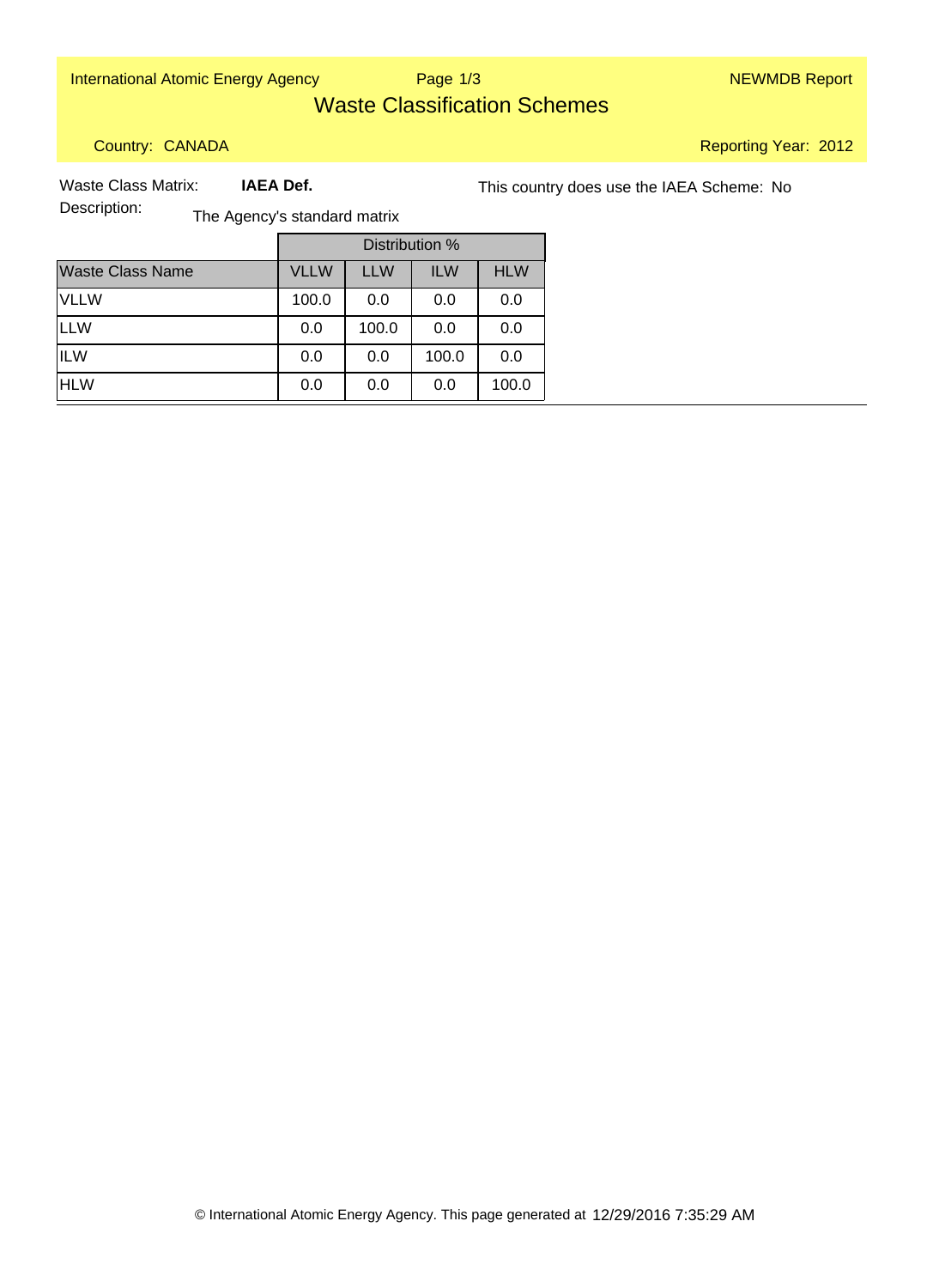Page 2/3

## Waste Classification Schemes

## Country: CANADA

#### **Canadian** Waste Class Matrix: Canadian **Canadian** Waster Communication of the Sea of the Waster Communication of the Vest

Description: Radioactive waste is grouped into four categories: high-level radioactive waste, intermediatelevel radioactive waste (ILW), low-level radioactive waste (LLW), and uranium mine and mill waste. The % cited are a first order estimate and will be updated in a future submission. Please refer to the comment that is included for this matrix.

|                         | Distribution % |            |            |            |
|-------------------------|----------------|------------|------------|------------|
| <b>Waste Class Name</b> | <b>VLLW</b>    | <b>LLW</b> | <b>ILW</b> | <b>HLW</b> |
| <b>HLW</b>              | 0.0            | 0.0        | 0.0        | 100.0      |
| <b>ILW</b>              | 0.0            | 0.0        | 100.0      | 0.0        |
| ILLW                    | 0.0            | 100.0      | 0.0        | 0.0        |

#### **# 20130: Waste Matrix CNSC/NRCan** Comment

The classification of radioactive waste in Canada is described in the report "Canadian National Report for the Joint Convention on the Safety of Spent Fuel Management and on the Safety of Radioactive Waste Management", Third Report, October 2008 by the Government of Canada.

#### **# 20139: Waste Matrix Canadian** Comment

The Canadian Standards Association (CSA) - in collaboration with industry, government and the regulatory body - developed a standard that includes a radioactive waste classification system, CSA 293.3-08, which takes into account the IAEA Safety Guide DS-390, Radioactive Waste Classification, and the needs of the Canadian industry. The standard was published in March 2008. The radioactive waste-classification system described above recognizes four main classes of radioactive waste: high-level radioactive waste, intermediate-level radioactive waste (ILW), low-level radioactive waste (LLW), and uranium mine and mill waste.

Sub-classes for low-level wastes are also identified to provide better guidance on the appropriate waste management needs.

#### **# 27366: Waste Data Update** Comment

Please note that Canada updates its national waste inventory every three years. The waste data in this report reflects those from the last update in December 2010. The next update for the waste data will be in 2013.

#### **#1011: Waste Matrix** Attachment

Inventory\_Report\_2004.pdf

Inventory of Radioactive Waste in Canada (2004)

This report presents the inventory of radioactive waste in Canada to the end of 2003. It provides a review on the production, accumulation and projections of radioactive waste in Canada.

#### **#1830: Waste Matrix** Attachment

English Inventory Report 2009.pdf

Inventory of Radioactive Waste in Canada (2009)

This report presents the inventory of radioactive waste in Canada to the end of 2007. It provides a review on the production, accumulation and projections of radioactive waste in Canada.

#### **#2321: Waste Matrix** Attachment

Final 2012 InventoryRadWaste (E).pdf

Inventory of Radioactive Waste in Canada (2012).

This report presents the inventory of radioactive waste in Canada to the end of 2010. It provides a review on the production, accumulation and projections of radioactive waste in Canada.

### **Definition of «unprocessed waste» and «processed waste»:**

Reporting Year: 2012